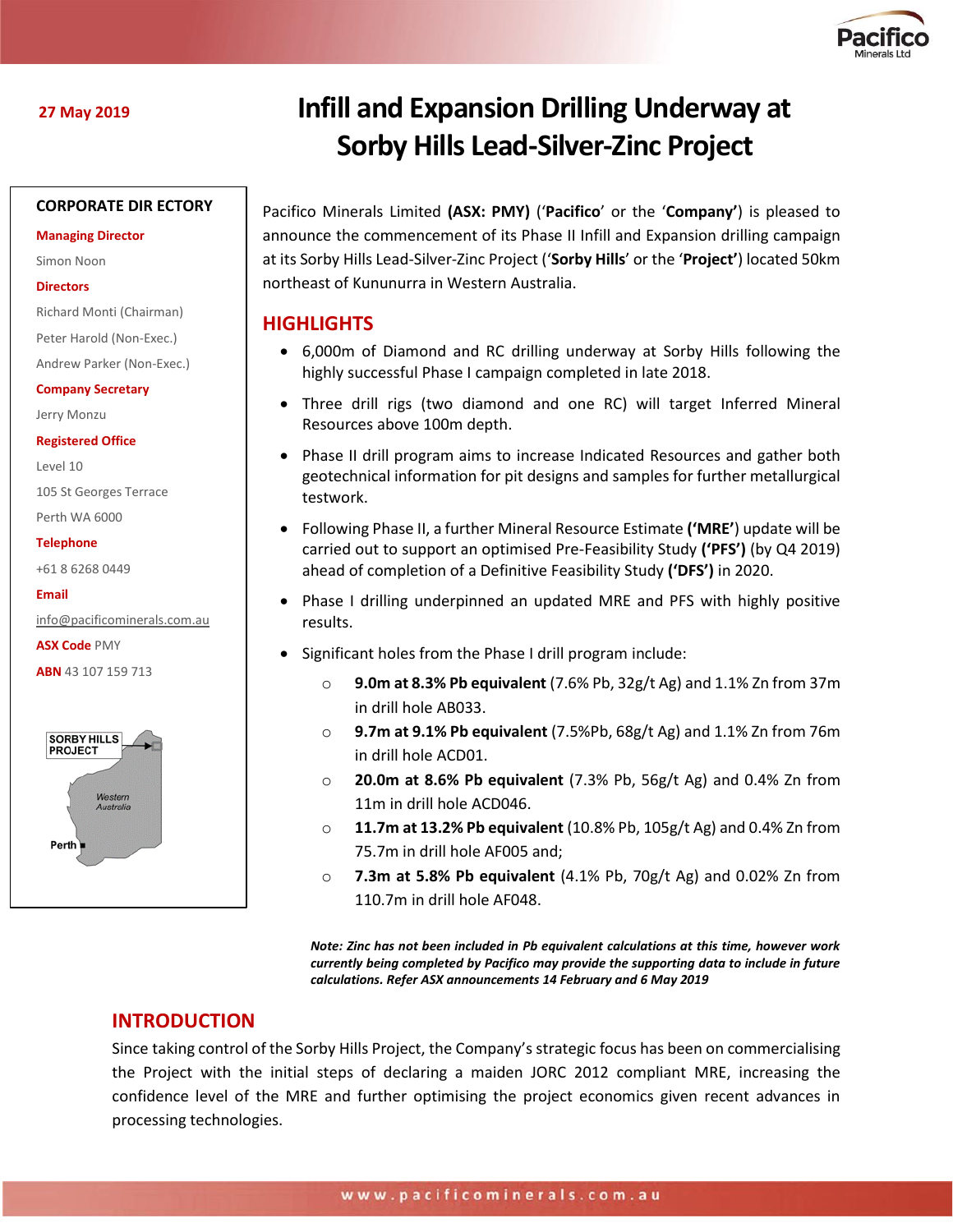

In Q4 2018, the Phase I drilling program was completed to upgrade and expand the resource. 72 drill holes were completed for a total of 5,372m drilled. Drilling comprised a combination of reverse circulation ('**RC**') to end of hole and RC pre-collar with diamond drilled tails to end of hole.

Significant intercepts from the Phase I drill program include:

- B Deposit: **9.0m at 8.3% Pb equivalent** (7.6% Pb, 32g/t Ag) and 1.1% Zn from 37m in drill hole AB033.
- CD Link: **9.7m at 9.1% Pb equivalent** (7.5%Pb, 68g/t Ag) and 1.1% Zn from 76m in drill hole ACD01.
- DE Deposit: **20.0m at 8.6% Pb equivalent** (7.3% Pb, 56g/t Ag) and 0.4% Zn from 11m in drill hole ACD046.
- F Deposit: **11.7m at 13.2% Pb equivalent** (10.8% Pb, 105g/t Ag) and 0.4% Zn from 75.7m in drill hole AF005 and **7.3m at 5.8% Pb equivalent** (4.1% Pb, 70g/t Ag) and 0.02% Zn from 110.7m in drill hole AF048.

*Note: Zinc has not been included in Pb equivalent calculations at this time, however work currently being completed by Pacifico may provide the supporting data to include in future calculations. Refer ASX announcements 14 February and 6 May 2019*

Phase I drilling results confirmed that C, DE, and F deposits are linked and can now be referred to as a single deposit with a strike length of 1.7k, in addition, the Phase I drilling results underpinned updates to the MRE and PFS.

The updated MRE completed in March 2019 resulted in a 123% increase in the tonnage of Indicated Resources to 10.85Mt of 5.0% Pb equivalent (3.9% Pb, 46g/t Ag) and 0.4% Zn and an 82% increase in the tonnage of Global Resource to 29.97Mt of 4.7% Pb equivalent (3.7% Pb, 43g/t Ag) and 0.6% Zn (Refer to ASX announcement 7 March 2019).

The updated PFS confirmed that Sorby Hills is a high-quality, high-margin base metals project and is strongly positioned for development (Refer to ASX Announcement 26 March 2019). Highlights from the updated PFS include:

- 1Mtpa operation producing high-grade concentrate containing 249kt lead and 9.35Moz silver;
- 8 year initial mine life based solely on Indicated Resources;
- Pre-tax  $NPV_8$  A\$243M and IRR 62%;
- Pre-production capital expenditure A\$95.4M;
- Pre-tax payback 16months from commercial production; and
- C1 direct cash cost of production US\$0.06/lb including silver credits.

# **PHASE II DRILLING PROGRAM**

The Phase II drilling program was planned with the assistance of geotechnical consultants Entech Mining to optimise the increase of Indicated Resources from the Inferred Resources, to provide geotechnical information for pit designs, and to deliver representative samples for further metallurgical work. The program targets B, and CDEF Inferred Mineral Resources above 100m depth.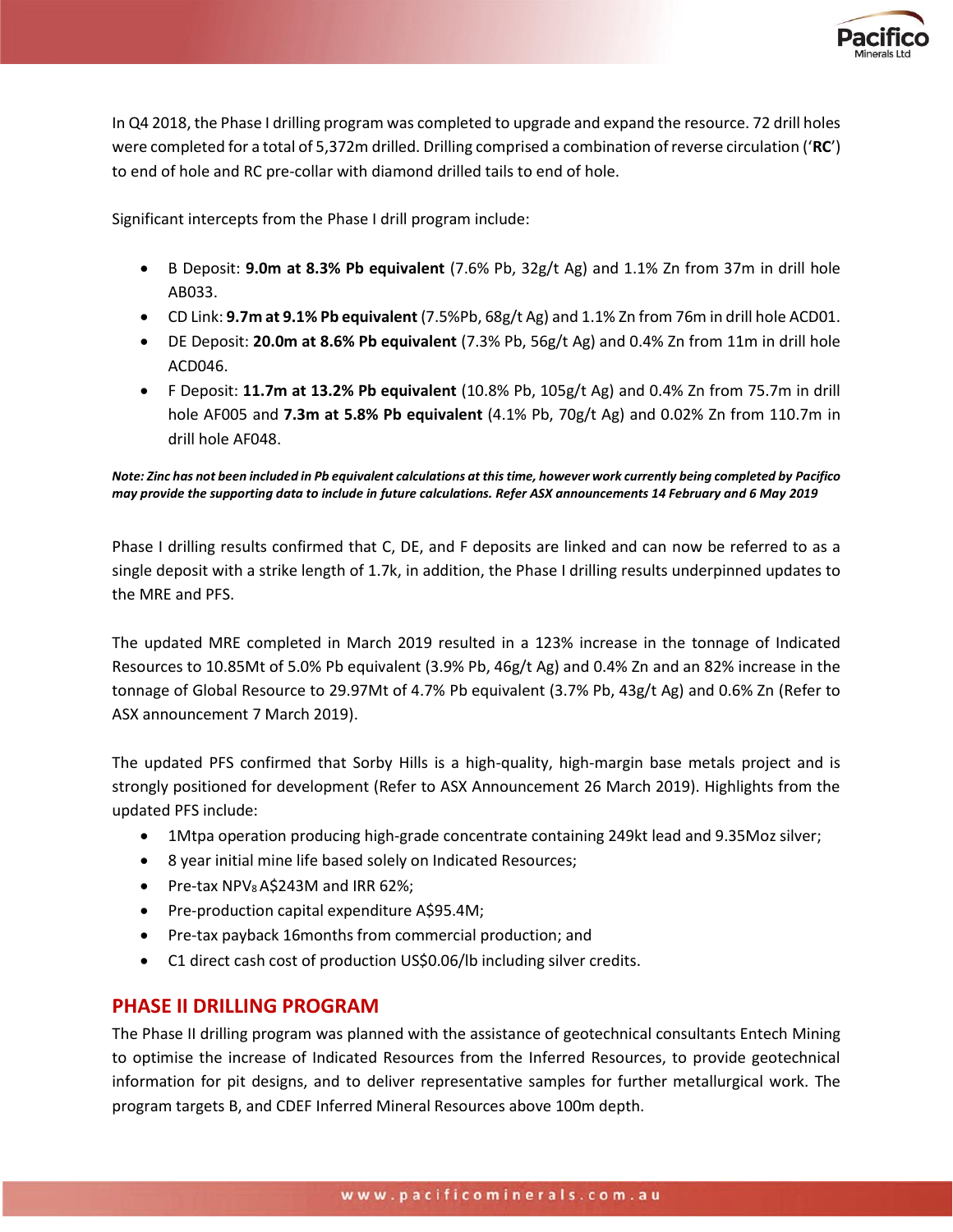

Our Phase II infill and expansion drilling program is to include approximately 6,000m of diamond and RC drilling across a planned 68 drill holes. It follows on from the very encouraging results of our Phase I drilling program at Sorby Hills (refer ASX announcements 14 February and 6 May 2019). Results from the Phase II drilling program will be combined with the Phase I drilling results and used to convert Inferred Resources to Indicated Resources, as part of the next MRE. The updated MRE will support an optimised PFS expected to be completed by Q4 2019, ahead of a planned DFS in 2020.

**Pacifico Minerals Limited Managing Director, Simon Noon, commented:** *"Following the exceptional results of the Phase I drilling program, we are excited to undertake follow up drilling. This drilling program represents another significant investment by Pacifico and Henan Yuguang and aims to move a portion of the resource to an Ore Reserve to enable planning for a future mining operation. 2019 is the most important and exciting year in the company's history."*

The Company looks forward to providing updates through the course of its Phase II drilling program.



*Figure 1. Planned Drilling Colour Coded by Purpose.* 

# **UPCOMING ACTIVITIES AND NEWSFLOW**

# **JUNE – JULY 2019**

- Phase II drilling program update;
- Metallurgical testwork flotation; and
- Ore sorting testwork and optimisation.

# **AUGUST – DECEMBER 2019**

- Update MRE;
- Mining studies, pit planning and optimisations; and
- Optimized Pre-Feasibility Study.